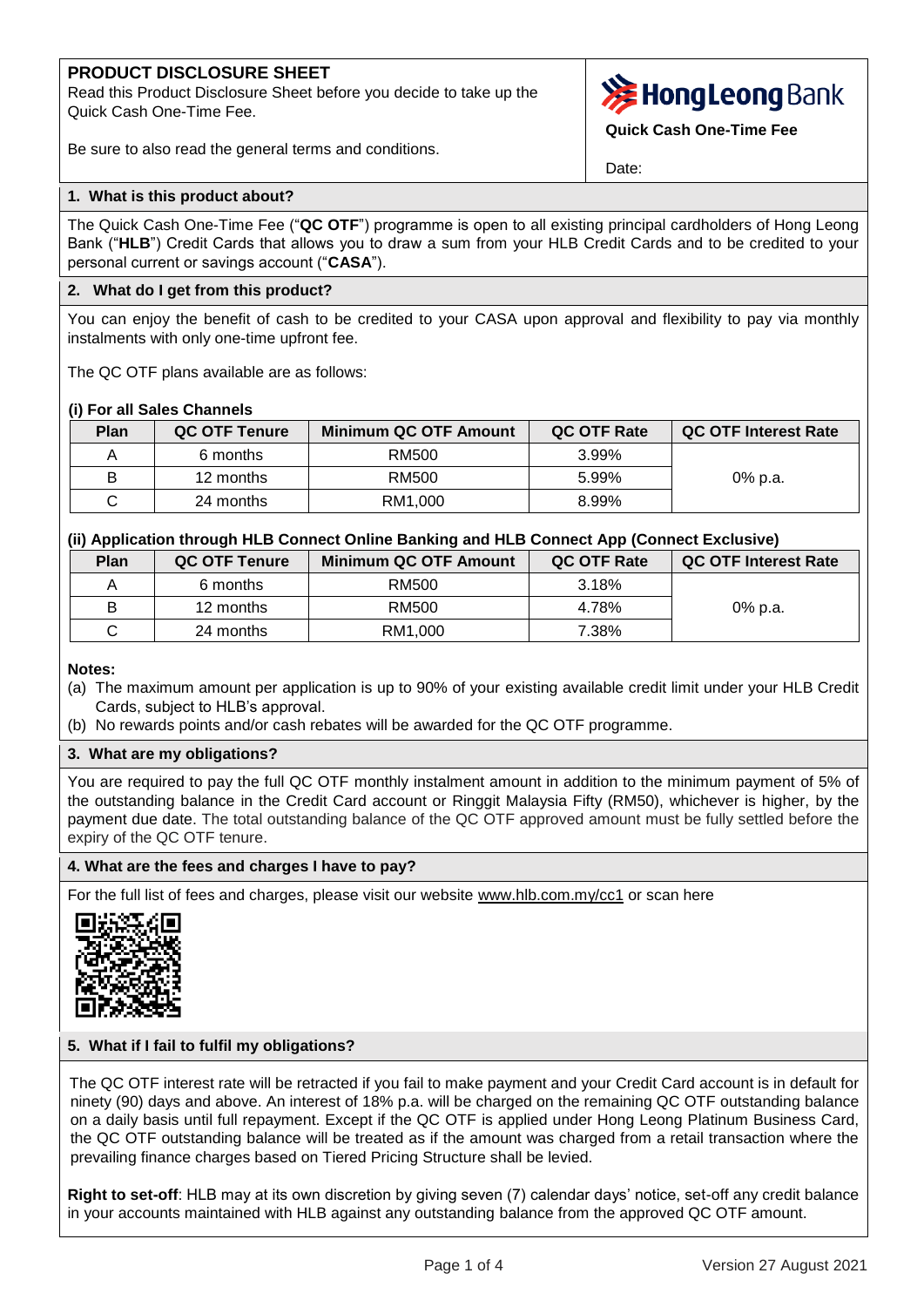## **6. What if I fully settle the balance before its maturity?**

At least one (1) month's notice shall be given to HLB should you wish to early settle the remaining QC OTF outstanding balanc without incurring any fees.

## **7. What are the major risks?**

- (a) You are required to pay the full QC OTF monthly instalment in addition to the 5% monthly minimum payment due on the outstanding balance in the credit card account by the payment due date. Think about your repayment capacity before applying for the QC OTF programme.
- (b) After the expiry of the QC OTF tenure, an interest of 18% p.a. will be charged on the remaining QC OTF outstanding balance on a daily basis until full repayment.
- (c) In the event your Credit Card account is cancelled or terminated before the expiry of the QC OTF tenure, or breach any of the QC OTF terms and conditions as well as the prevailing terms and conditions of the HLB's Cardholder Agreement, you shall forthwith settle the remaining QC OTF outstanding balance. Otherwise, the outstanding balance will be charged with interest of 18% p.a. a daily basis until full repayment.

## **8. What do I need to do if there are changes to my contact details?**

HLB must be informed of any changes to your contact details such as email address, mailing address and telephone numbers as soon as possible to ensure all correspondences reach you on a timely manner. You may call HLB Contact Centre at 03–7626 8899 to make the changes. For HLB Online customers, please log on to HLB Connect Online Banking and select "Setting" followed by "Update Contact Info".

## **9. Where can I get further information?**

- (a) For the latest information contained in this Product Disclosure Sheet and full terms & conditions of our products, please visit [www.hlb.com.my](http://www.hlb.com.my/) ("**HLB's Website**"). In the event of any discrepancies, the latest information and terms & conditions on HLB's Website shall prevail.
- (b) If you have difficulties in making repayments:
	- (i) Contact us earliest possible to discuss repayment alternatives. You may contact HLB **Consumer Collections Department** at Hong Leong Bank Berhad, Level 2, Tower A, PJ City Development, 15A, Jalan 219, Section 51A, Petaling Jaya, 46100 Selangor. Tel: 03-7959 1888 Fax: 03-7873 555. Email: [HLBB-](mailto:HLBB-CreditControl*TL@hlbb.hongleong.com.my)[CreditControl\\*TL@hlbb.hongleong.com.my;](mailto:HLBB-CreditControl*TL@hlbb.hongleong.com.my) or
	- (ii) Seek the services of **Agensi Kaunseling dan Pengurusan Kredit (AKPK)**, an agency established by Bank Negara Malaysia to provide free services on money management, credit counselling, financial education and debt restructuring for individuals. You can contact AKPK at Level 5 and 6, Menara Bumiputera Commerce, Jalan Raja Laut, 50350 Kuala Lumpur. Tel: 03-2616 7766. Email: [enquiry@akpk.org.my;](mailto:enquiry@akpk.org.my) or
	- (iii) Find out more about **POWER!** (Pengurusan Wang Ringgit Anda) Programme, offered by AKPK, promotes prudent money management and financial discipline to individual borrowers. To register and for further information, kindly call 03-2616 7766 or visit the website at www.akpk.org.my.
- (c) To make a complain on products or services offered, you may contact HLB **Customer Advocacy** at Level 13A, Menara Hong Leong, No 6, Jalan Damanlela, Bukit Damansara, 50490 Kuala Lumpur. Phone: 03-7626 8801/ 03-7626 8802/ 03-7626 8812. Email: [customerservice@hlbb.hongleong.com.my.](mailto:customerservice@hlbb.hongleong.com.my)
- (d) If your query or complaint is not satisfactorily resolved by us, you may contact **Bank Negara Malaysia** LINK or TELELINK at Block D, Bank Negara Malaysia, Jalan Dato' Onn, 50480 Kuala Lumpur. Tel: 1-300-88-5465 Fax: 03-2174 1515. Email: bnmtelelink@bnm.gov.my.

### **10. Other credit card products available**

## **More exciting privileges that come with our Credit Cards:**

- (i) Touch'n Go Zing Card is the companion card that is linked to your HLB Credit Cards. It auto-reloads Ringgit Malaysia One Hundred (RM100) every time the balance in the Touch'n Go Zing Card reaches below Ringgit Malaysia Fifty (RM50).
- (ii) Auto Balance Conversion (ABC)
- (iii) Quick Cash Monthly Instalment
- (iv) Balance Transfer (BT)
- (v) Balance Transfer One-Time Fee
- (vi) Relief Conversion Plan (RCP)
- (vii) Extended Payment Plan (EPP)
- (viii) Flexi Payment Plan (FPP)

## **IMPORTANT NOTE: LEGAL ACTION MAY BE TAKEN AGAINST YOU IF YOU DO NOT KEEP UP REPAYMENTS ON YOUR QUICK CASH ONE-TIME FEE BALANCE.**

The information provided in this sheet is valid as 27 August 2021.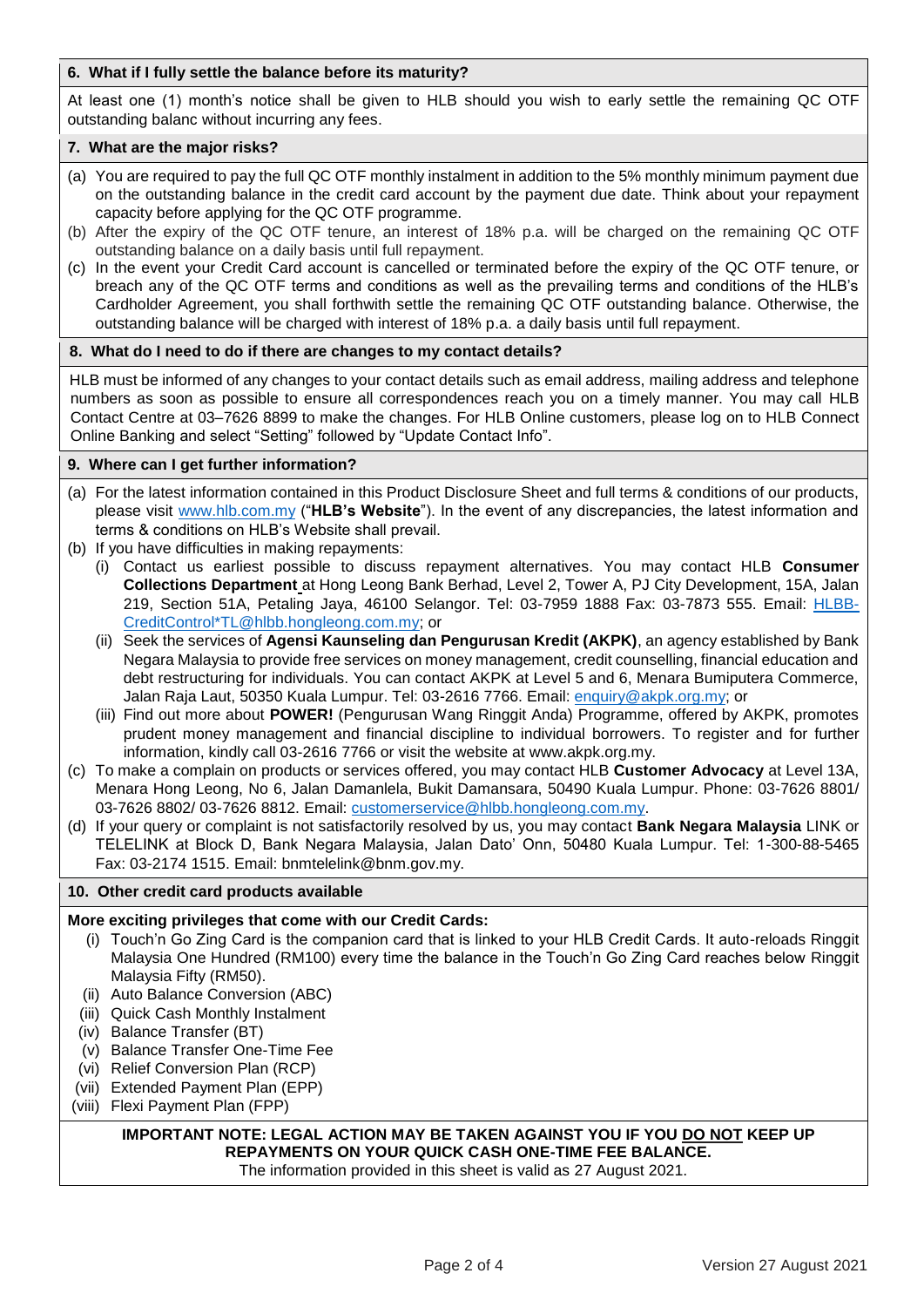# **HELAIAN PENDEDAHAN PRODUK**

Sila Baca Helaian Pendedahan Produk ini sebelum anda memilih and melanggani Quick Cash Fi Sekali.

Pastikan anda juga membaca terma dan syarat am.



**Quick Cash Fi Sekali**

Tarikh:

## **1. Apakah Produk ini?**

Program Quick Cash Fi Sekali (Quick Cash One-Time Fee) ("**QC OTF**") terbuka untuk semua pemegang kad utama Kredit Kad Hong Leong Bank ("**HLB**") sedia ada. QC OTF membernakan anda mengeluarkan sejumlah wang dari Kad Kredit HLB dan dikreditkan ke akaun semasa atau simpanan peribadi anda ("**CASA**").

## **2. Apakah saya peroleh daripada produk ini?**

Setelah pemohonan diluluskan, anda boleh menikmati manfaat wang tunai yang akan dikreditkan ke CASA anda dan fleksibiliti pembayaran secara ansuran bulanan dengan fi pendahuluan bayaran sekali sahaja.

Pelan QC OTF yang ditawarkan adalah seperti berikut:

## **(i) Untuk semua Saluran Jualan**

| Pelan | <b>Tempoh QC OTF</b> | <b>Amaun Minimum QC OTF</b> | <b>Kadar QC OTF</b> | <b>Kadar Faedah QC OTF</b> |
|-------|----------------------|-----------------------------|---------------------|----------------------------|
|       | 6 bulan              | RM500                       | 3.99%               |                            |
| B     | 12 bulan             | RM500                       | 5.99%               | 0% setahun                 |
|       | 24 bulan             | RM1.000                     | 8.99%               |                            |

| (ii) Permohonan melalui HLB Connect Online Banking dan Applikasi HLB Connect (Eksklusif Connect) |                      |                             |                     |                     |
|--------------------------------------------------------------------------------------------------|----------------------|-----------------------------|---------------------|---------------------|
| Pelan                                                                                            | <b>Tempoh QC OTF</b> | <b>Amaun Minimum QC OTF</b> | <b>Kadar QC OTF</b> | Kadar Faedah QC OTF |
| Α                                                                                                | 6 bulan              | RM500                       | 3.18%               |                     |
| B                                                                                                | 12 bulan             | RM500                       | 4.78%               | 0% bulan            |
| С                                                                                                | 24 bulan             | RM1.000                     | 7.38%               |                     |

## **Catatan:**

- (a) Amaun maximum bagi setiap pemohonan adalah sehingga 90% daripada had kredit sedia ada pada Kad Kredit HLB anda, tertakluk kepada kelulusan HLB.
- (b) Mata ganjaran atau rebat tunai tidak akan diberikan untuk program QC OTF.

## **3. Apakah obligasi saya?**

Anda dikehendaki membayar sepenuhnya ansuran bulanan QC OTF bersama dengan 5% daripada baki tertunggak dalam akaun Kad Kredit atau Ringgit Malaysia Lima Puluh (RM50), mana yang lebih tinggi, mengikut tarikh akhir pembayaran. Jumlah baki tertunggak daripada amaun QC OTF yang diluluskan mesti dijelaskan sepenuhnya sebelum tamat tempoh pembayaran QC OTF.

## **4. Berapa fi dan caj yang perlu saya bayar?**

Untuk senarai penuh fi dan caj yang lengkap, sila layari laman web kami [http://www.hlb.com.my/cc2](https://www.hlb.com.my/ms/personal-banking/help-support/fees-and-charges.html?icp=hlb-bm-all-footer-txt-feecharges) atau imbas di sini:



## **5. Apakah akan terjadi jika saya gagal memenuhi tanggungjawab saya?**

Kadar faedah QC OTF akan ditarik balik sekiranya anda gagal membuat pembayaran dan akaun Kad Kredit anda ingkar selama sembilan puluh (90) hari ke atas. Kadar faedah 18% setahun akan dikenakan ke atas baki tertunggak daripada amaun QC OTF dikira atas dasar harian sehingga pembayaran penuh. Kecuali jika QC OTF dimohon melalui Kad Hong Leong Platinum Business, baki tertunggak akan diperlakukan sebagai amaun daripada transaksi runcit di mana caj kewangan yang dikenakan adalah berdasarkan Struktur Harga Mengikut Kumpulan.

**Hak tolak selesai**: Bank boleh mengikut budi bicaranya dengan memberi notis tujuh (7) hari kalendar, membuat tolakan baki kredit dalam akaun-akaun anda yang diselenggarakan dengan HLB untuk melunaskan baki tertunggak daripada amaun QC OTF yang diluluskan.